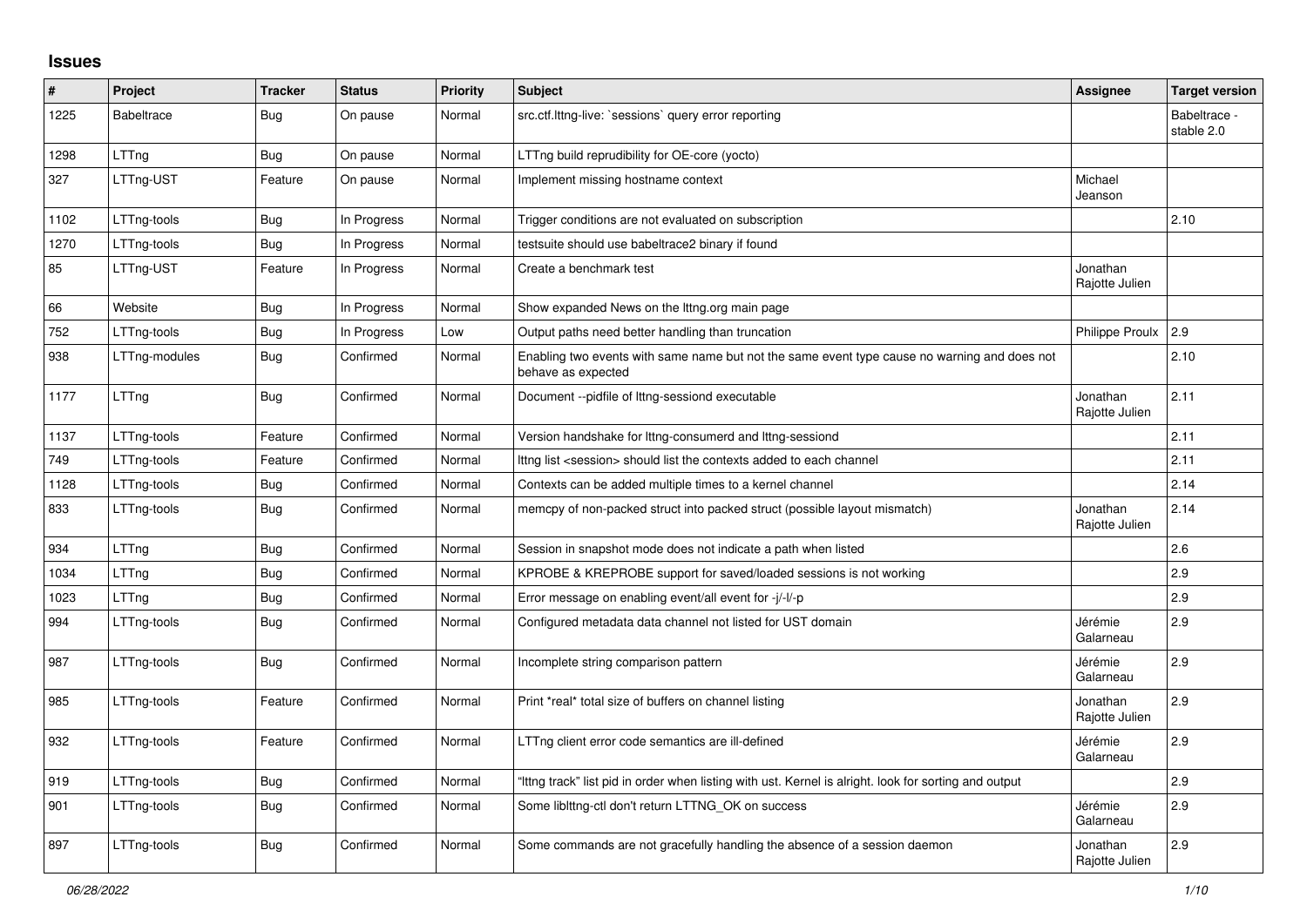| $\pmb{\#}$ | Project           | <b>Tracker</b> | <b>Status</b> | <b>Priority</b> | Subject                                                                                    | <b>Assignee</b>            | <b>Target version</b>      |
|------------|-------------------|----------------|---------------|-----------------|--------------------------------------------------------------------------------------------|----------------------------|----------------------------|
| 1299       | <b>Babeltrace</b> | Bug            | Confirmed     | Normal          | babeltrace2 re-uses prior event string rather than expected empty string                   |                            | Babeltrace -<br>stable 2.0 |
| 1277       | Babeltrace        | Bug            | Confirmed     | Normal          | The `ctf` plugin does not support a negative TSDL clock class `offset` attribute           |                            | Babeltrace -<br>stable 2.0 |
| 1127       | LTTng-tools       | Feature        | Confirmed     | Normal          | regression/tool/filtering use local gen-ust-event instead of tests/utils                   |                            | Refactoring                |
| 911        | LTTng-tools       | Bug            | Confirmed     | Normal          | Ittng save and MI should both point to their XSDs                                          |                            | Wishlist                   |
| 894        | LTTng-tools       | Feature        | Confirmed     | Normal          | Cannot enable channel for JUL (-j) or Log4j (-l) domains                                   |                            | Wishlist                   |
| 632        | LTTng-tools       | Feature        | Confirmed     | Normal          | Several commands could benefit from an "all" option                                        |                            | Wishlist                   |
| 599        | LTTng-tools       | Feature        | Confirmed     | Normal          | second snapshot not to gather data from the previous snapshot (no repeated events)         |                            | Wishlist                   |
| 573        | LTTng-tools       | Feature        | Confirmed     | Normal          | Destroy an internal domain session on command error if created in that code flow           |                            | Wishlist                   |
| 566        | LTTng-tools       | Feature        | Confirmed     | Normal          | User-space data buffering schemes and the lttng user interface                             |                            | Wishlist                   |
| 558        | LTTng-tools       | Feature        | Confirmed     | Normal          | Apply fd accounting technique from sessiond to consumerd                                   |                            | Wishlist                   |
| 555        | LTTng-tools       | Feature        | Confirmed     | Normal          | add-context --help lists perf fields even when the machine has no generic registers at all |                            | Wishlist                   |
| 445        | LTTng-tools       | Feature        | Confirmed     | Normal          | Ittng enable-event and event redefinition: user feedback can be misleading                 |                            | Wishlist                   |
| 286        | LTTng-tools       | Feature        | Confirmed     | Normal          | Add a --logfile option (or log through Syslog)                                             |                            | Wishlist                   |
| 137        | LTTng-tools       | Feature        | Confirmed     | Normal          | No more tracing possible after consumerD dies (via kill command)                           |                            | Wishlist                   |
| 106        | LTTng-tools       | Feature        | Confirmed     | Normal          | Missing context information in list command                                                |                            | Wishlist                   |
| 35         | LTTng-tools       | Feature        | Confirmed     | Normal          | Remote administration                                                                      |                            | Wishlist                   |
| 1207       | LTTng             | Bug            | Confirmed     | Normal          | Tools 2.11 fails on destroy for lttng-modules 2.9                                          |                            |                            |
| 1059       | LTTng-tools       | <b>Bug</b>     | Confirmed     | Normal          | The save and load commands do not use the same default home directory                      |                            |                            |
| 1030       | LTTng             | Bug            | Confirmed     | Normal          | Ci: unit test are not running for stable v2.8 and greater                                  |                            |                            |
| 1016       | LTTng-tools       | Bug            | Confirmed     | Normal          | Kernel syscalls test on ARM64(D02) fail on syscall "open" validation                       | Jonathan<br>Rajotte Julien |                            |
| 975        | LTTng-modules     | <b>Bug</b>     | Confirmed     | Normal          | execve compat syscall exit syscall value issue                                             | Mathieu<br>Desnoyers       |                            |
| 990        | LTTng             | Feature        | Confirmed     | Low             | Additional make check targets                                                              | Jonathan<br>Rajotte Julien | 2.9                        |
| 1060       | LTTng             | Bug            | Confirmed     | Low             | Document the extra reading subbuffer always allocated                                      |                            | Wishlist                   |
| 822        | LTTng-tools       | Bug            | Confirmed     | Low             | bash-completion sometimes completes too much                                               | Simon Marchi               | Wishlist                   |
| 750        | LTTng-tools       | Feature        | Confirmed     | LOW             | Ittng add-context --channel should accept a list of channels                               |                            | Wishlist                   |
| 720        | LTTng-tools       | <b>Bug</b>     | Confirmed     | Low             | Disambiguating fully qualified event names, timestamp-sensitive metadata                   |                            | Wishlist                   |
| 653        | LTTng-tools       | <b>Bug</b>     | Confirmed     | Low             | LTTng memory allocation failure goes unreported                                            |                            | Wishlist                   |
| 592        | LTTng-tools       | Bug            | Confirmed     | Low             | Potential trace process subdirectory name collision with PID namespaces                    |                            | Wishlist                   |
| 561        | LTTng-tools       | <b>Bug</b>     | Confirmed     | Low             | Under certain conditions, a user-space trace may overwrite itself                          |                            | Wishlist                   |
| 409        | LTTng-tools       | Bug            | Confirmed     | Low             | Detection of pipe close with POLLHUP poll(3) event                                         |                            | Wishlist                   |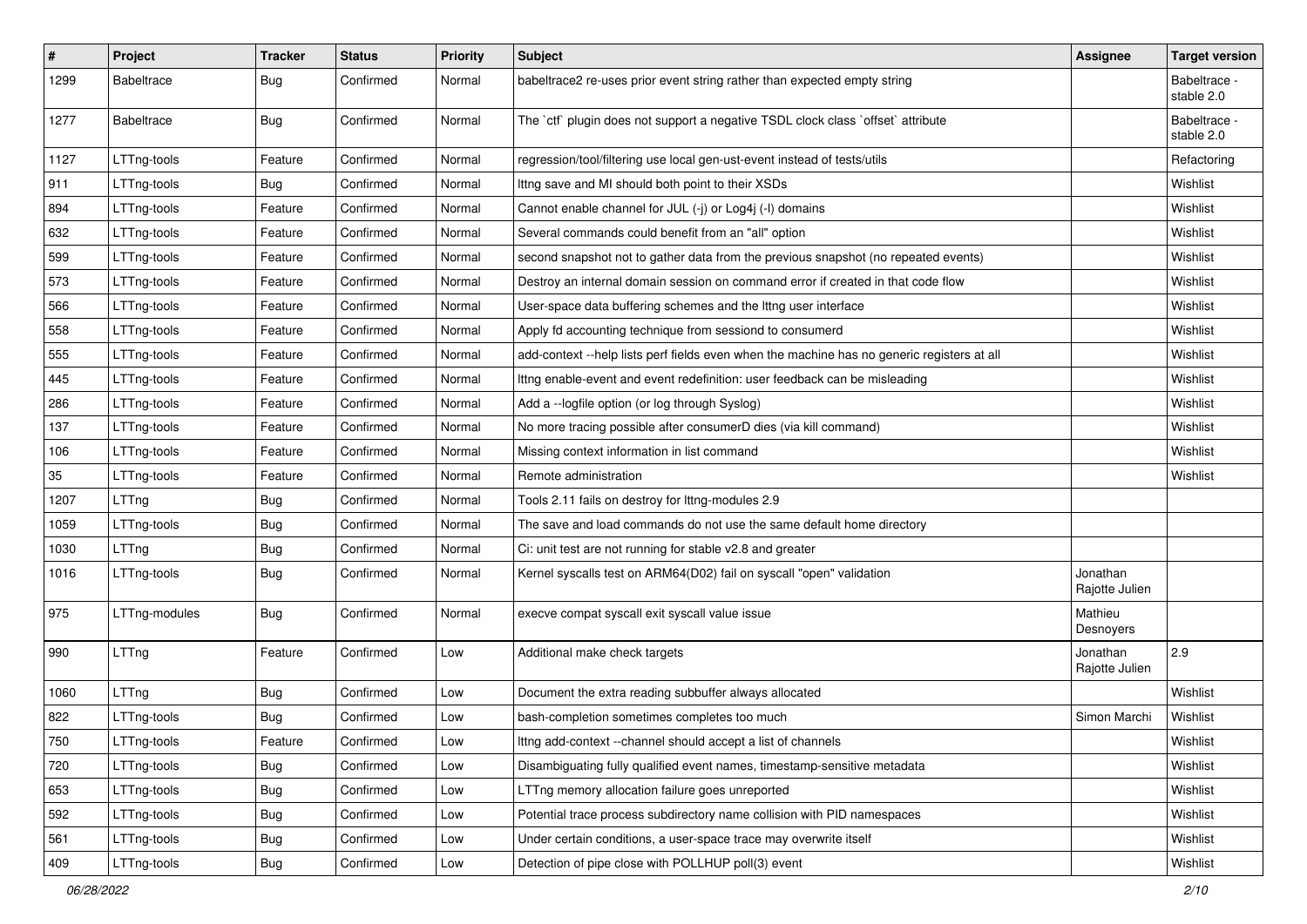| $\sharp$ | Project           | <b>Tracker</b> | <b>Status</b> | Priority | Subject                                                                                                                                                  | <b>Assignee</b>        | <b>Target version</b>      |
|----------|-------------------|----------------|---------------|----------|----------------------------------------------------------------------------------------------------------------------------------------------------------|------------------------|----------------------------|
| 270      | LTTng-tools       | Feature        | Confirmed     | Low      | Be able to choose session by number in Ittng list command                                                                                                |                        | Wishlist                   |
| 77       | LTTng-tools       | Feature        | Confirmed     | Low      | Create developper documentation for the LTTng "control" API                                                                                              |                        | Wishlist                   |
| 15       | LTTng-tools       | Feature        | Confirmed     | Low      | LTTng simple trace                                                                                                                                       |                        | Wishlist                   |
| 525      | LTTng-UST         | <b>Bug</b>     | Confirmed     | Low      | new "notifications" from UST do not strictly respect LTTNG_UST_REGISTER_TIMEOUT                                                                          |                        |                            |
| 292      | LTTng-UST         | <b>Bug</b>     | Confirmed     | Low      | Generated header files should not conflict with ust or standard ones.                                                                                    | Yannick<br>Brosseau    |                            |
| 968      | LTTng             | Feature        | Feedback      | High     | Ittng-modules kernel and user callstack context                                                                                                          | Mathieu<br>Desnoyers   | 2.9                        |
| 922      | LTTng-tools       | Feature        | Feedback      | Normal   | Expose cpu_id as a context field in lttng-tools (add-context)                                                                                            |                        | 2.9                        |
| 1350     | <b>Babeltrace</b> | <b>Bug</b>     | Feedback      | Normal   | Babeltrace failes at a negative clock 'offset'                                                                                                           |                        | Babeltrace -<br>stable 1.x |
| 1351     | <b>Babeltrace</b> | <b>Bug</b>     | Feedback      | Normal   | Babeltrace2 failes at a negative clock `offset`                                                                                                          |                        | Babeltrace -<br>stable 2.0 |
| 1278     | <b>Babeltrace</b> | <b>Bug</b>     | Feedback      | Normal   | "Graph failed to complete successfully" error                                                                                                            |                        | Babeltrace -<br>stable 2.0 |
| 1126     | LTTng-tools       | Feature        | Feedback      | Normal   | Analyse and refactor interaction based on pipe and converge toward a solution that will result in a<br>convergence in code                               |                        | Refactoring                |
| 797      | LTTng-tools       | Bug            | Feedback      | Normal   | Add more test for epoll in configure                                                                                                                     |                        | Wishlist                   |
| 508      | LTTng-UST         | Feature        | Feedback      | Normal   | arrays of floats are stored and/or displayed as arrays of ints                                                                                           |                        | Wishlist                   |
| 193      | LTTng-tools       | Feature        | Feedback      | Normal   | Find a more intelligent heuristics for the FD reservation                                                                                                |                        | Wishlist                   |
| 1352     | LTTng-tools       | <b>Bug</b>     | Feedback      | Normal   | LTTng consumer daemon crashed with error: "Attempt to send invalid file descriptor to master (fd =<br>$-1)$ "                                            |                        |                            |
| 1331     | LTTng-tools       | Bug            | Feedback      | Normal   | test_unix_socket fails for 64 bit arches on alpine linux but passes on 32bit arches                                                                      |                        |                            |
| 1320     | LTTng-UST         | <b>Bug</b>     | Feedback      | Normal   | Assert in lttng-ring-buffer-client.h:437: client_buffer_begin()                                                                                          |                        |                            |
| 1315     | LTTng             | <b>Bug</b>     | Feedback      | Normal   | Kernel panics after `pkill lttng`; root session daemon has active triggers                                                                               | Francis<br>Deslauriers |                            |
| 1285     | LTTng-UST         | <b>Bug</b>     | Feedback      | Normal   | about close file failed for Ittng-ust module                                                                                                             |                        |                            |
| 1242     | LTTng-UST         | <b>Bug</b>     | Feedback      | Normal   | SEGV on process exit with shared library                                                                                                                 | Mathieu<br>Desnoyers   |                            |
| 1215     | LTTng-tools       | <b>Bug</b>     | Feedback      | Normal   | Failed to start lttng-sessiond process                                                                                                                   |                        |                            |
| 1208     | LTTng             | Bug            | Feedback      | Normal   | 2.11 relayd in live mode attach window changed                                                                                                           |                        |                            |
| 1195     | LTTng             | <b>Bug</b>     | Feedback      | Normal   | Userspace tracing issue                                                                                                                                  |                        |                            |
| 1168     | <b>Babeltrace</b> | <b>Bug</b>     | Feedback      | Normal   | CTF for a user-plugged clock assumes that "offset" is unsigned, but a negative value can happen<br>and will result in unparsable metadata getting stored |                        |                            |
| 1135     | LTTng-tools       | <b>Bug</b>     | Feedback      | Normal   | Contexts are applied to all channels without domain consideration                                                                                        |                        |                            |
| 1017     | LTTng-tools       | Bug            | Feedback      | Normal   | consumerd memory leak                                                                                                                                    |                        |                            |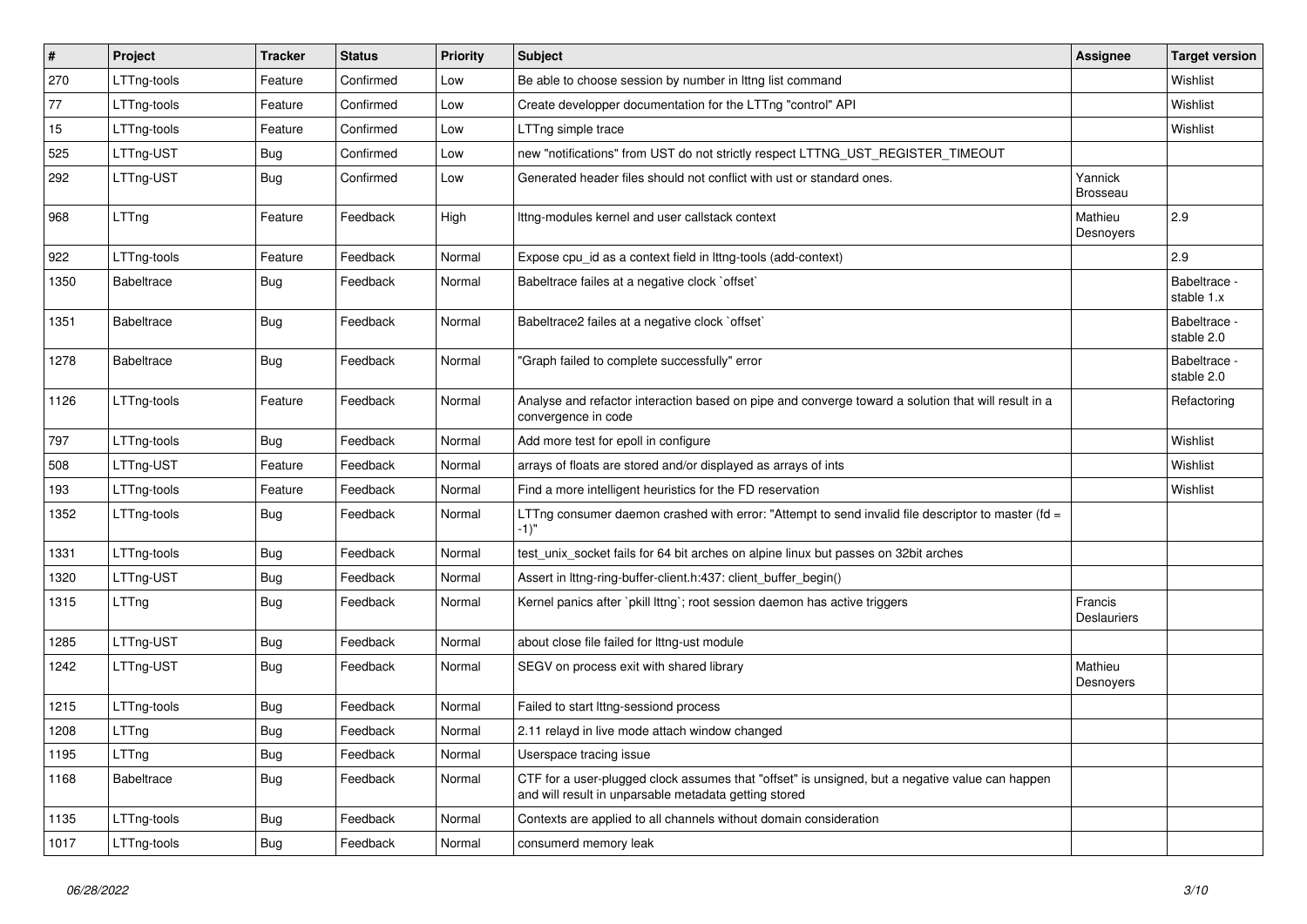| ∦    | Project           | <b>Tracker</b> | <b>Status</b> | Priority | <b>Subject</b>                                                                                                                                                   | Assignee               | <b>Target version</b>      |
|------|-------------------|----------------|---------------|----------|------------------------------------------------------------------------------------------------------------------------------------------------------------------|------------------------|----------------------------|
| 993  | LTTng-tools       | <b>Bug</b>     | Feedback      | Normal   | Re-enabling disabled events create new tracepoint events                                                                                                         |                        |                            |
| 989  | LTTng             | <b>Bug</b>     | Feedback      | Normal   | Error code correction for list_lttng_ust_global_events() and list_lttng_kernel_events()                                                                          |                        |                            |
| 945  | LTTng             | <b>Bug</b>     | Feedback      | Normal   | Running cyclictest with Ittng                                                                                                                                    |                        |                            |
| 1159 | LTTng-tools       | Bug            | Feedback      | Low      | Missing documentation: before Linux 4.17, suspending the system while tracing is active can result<br>in incorrect event record timestamps                       | <b>Philippe Proulx</b> | 2.11                       |
| 1234 | <b>Babeltrace</b> | <b>Bug</b>     | Feedback      | Low      | src.text.dmesg: some kernel ring buffer lines can be wrongly sorted by time, leading to a muxer<br>error                                                         |                        | Babeltrace -<br>stable 2.0 |
| 1223 | <b>Babeltrace</b> | Bug            | Feedback      | Low      | Check for cmp and diff in configure                                                                                                                              |                        | Babeltrace -<br>stable 2.0 |
| 1124 | LTTng-tools       | <b>Bug</b>     | Feedback      | Low      | Ittng-sessiond saves empty domain stubs                                                                                                                          |                        | Refactoring                |
| 1109 | LTTng-UST         | Bug            | Feedback      | Low      | Fork() test 9 from Linux Test Project fails when traced with userspace events                                                                                    |                        |                            |
| 965  | LTTng-UST         | Feature        | New           | High     | Implement UST statedump                                                                                                                                          | Mathieu<br>Desnoyers   | Wishlist                   |
| 964  | LTTng-modules     | Feature        | <b>New</b>    | High     | Implement support for persistent memory buffers                                                                                                                  | Mathieu<br>Desnoyers   | Wishlist                   |
| 963  | LTTng-modules     | Feature        | New           | High     | Implement user-space stack dump context                                                                                                                          | Mathieu<br>Desnoyers   | Wishlist                   |
| 1132 | LTTng-UST         | <b>Bug</b>     | New           | High     | Fails to build with Crosscompiler                                                                                                                                |                        |                            |
| 1114 | LTTng-tools       | Bug            | New           | Normal   | Possible invalid discarded events count                                                                                                                          |                        | 2.10                       |
| 1105 | LTTng-tools       | <b>Bug</b>     | New           | Normal   | The trigger API should warn the client when an unsupported condition is being used                                                                               |                        | 2.10                       |
| 1092 | LTTng-tools       | <b>Bug</b>     | <b>New</b>    | Normal   | Channel switch timers don't seem to be honored                                                                                                                   |                        | 2.10                       |
| 1180 | LTTng-tools       | Feature        | New           | Normal   | SDT tracing does not work when the probes are compiled with semaphores                                                                                           | Francis<br>Deslauriers | 2.11                       |
| 1158 | LTTng-tools       | <b>Bug</b>     | New           | Normal   | Ittng-create(1) man page: it is not documented that --shm-path only applies to the user space<br>domain                                                          | Philippe Proulx        | 2.11                       |
| 1133 | LTTng-tools       | Feature        | New           | Normal   | Metadata regeneration does not have to be "destructive"                                                                                                          |                        | 2.11                       |
| 1318 | LTTng-tools       | Bug            | New           | Normal   | lttng-tools configured with --with-consumerd32-libdir --with-consumerd32-bin does not start a 32bit<br>consumerd on launch                                       |                        | 2.12                       |
| 1305 | LTTng             | <b>Bug</b>     | New           | Normal   | Kernel test hang                                                                                                                                                 |                        | 2.12                       |
| 1219 | LTTng-tools       | <b>Bug</b>     | New           | Normal   | regression/tools/clear intermitent failure on powerpc                                                                                                            | Jérémie<br>Galarneau   | 2.12                       |
| 1182 | LTTng-tools       | <b>Bug</b>     | New           | Normal   | relayd mishandles channels configured with tracefile-count $== 0$ and tracefile-size $!= 0$                                                                      |                        | 2.9                        |
| 1068 | LTTng-tools       | <b>Bug</b>     | New           | Normal   | Ittng-ctl: lttng_load_session_attr_get_override_ctrl_url() returns NULL when the destination override<br>is set using lttng_load_session_attr_set_override_url() |                        | 2.9                        |
| 1033 | LTTng-tools       | <b>Bug</b>     | New           | Normal   | Ittng load does not preserve event or channel ordering                                                                                                           |                        | 2.9                        |
| 1026 | LTTng-tools       | <b>Bug</b>     | New           | Normal   | Ittng create should recover from a bad output option more gracefully                                                                                             |                        | 2.9                        |
| 1025 | LTTng-tools       | Bug            | New           | Normal   | Ittng load [--all] issues misleading message when there are no sessions to load                                                                                  |                        | 2.9                        |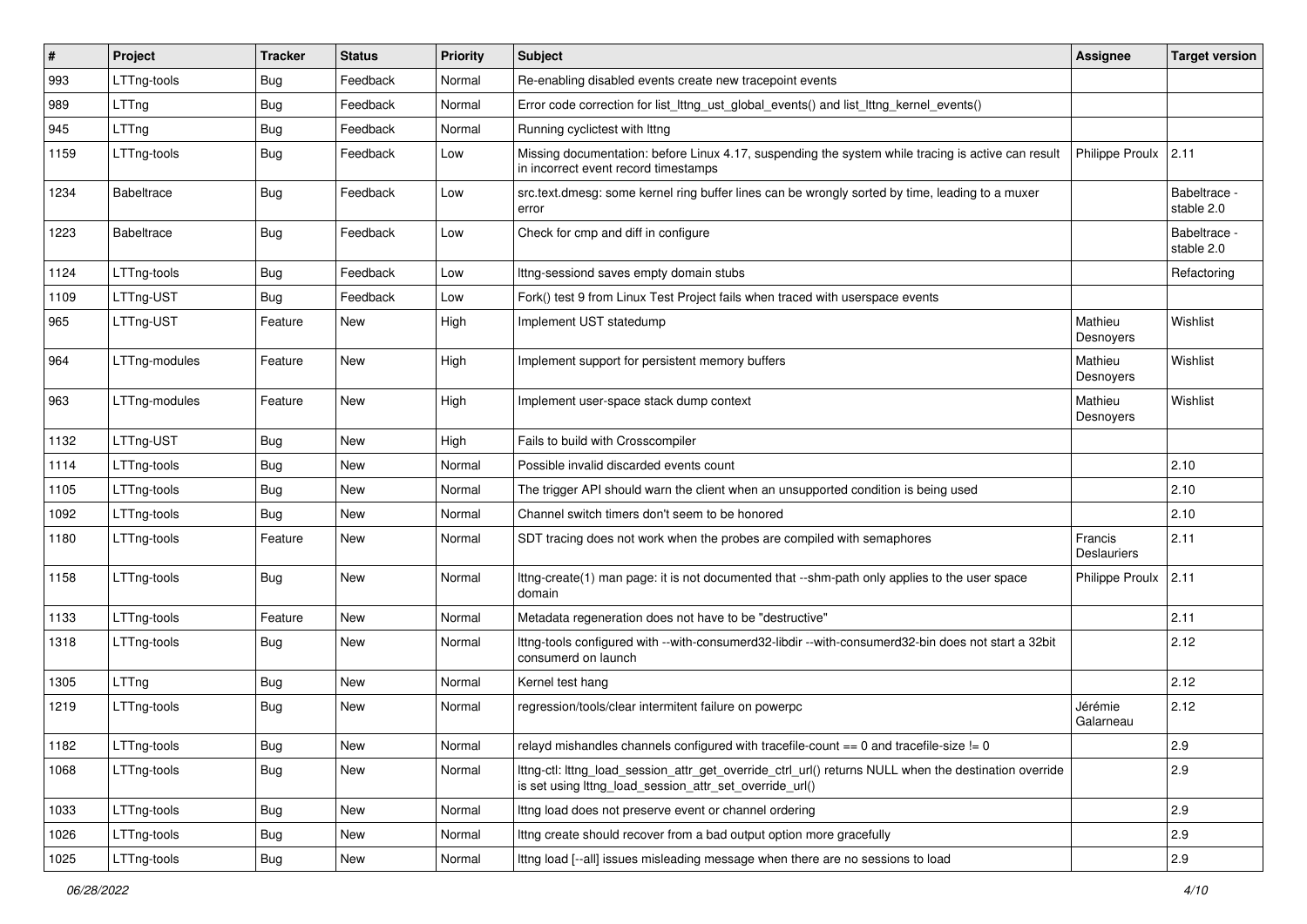| #    | Project           | <b>Tracker</b> | <b>Status</b> | Priority | <b>Subject</b>                                                                                                   | <b>Assignee</b>        | <b>Target version</b>      |
|------|-------------------|----------------|---------------|----------|------------------------------------------------------------------------------------------------------------------|------------------------|----------------------------|
| 1024 | LTTng-tools       | Bug            | New           | Normal   | Ittng save [--all] issues misleading message when there are no sessions to save                                  |                        | 2.9                        |
| 961  | LTTng-tools       | Feature        | <b>New</b>    | Normal   | Add additional criteria to disable-event                                                                         |                        | 2.9                        |
| 930  | LTTng-tools       | Bug            | New           | Normal   | "Non-default channel exists within session" when enabling UST/kernel and agent events                            |                        | 2.9                        |
| 928  | LTTng-tools       | <b>Bug</b>     | New           | Normal   | It is possible to specify multiple positional arguments in enable-event command with no effect                   |                        | 2.9                        |
| 1300 | <b>Babeltrace</b> | Feature        | New           | Normal   | babeltrace2 lacks knowledge of bitwise enum produced by lttng-modules                                            |                        | Babeltrace -<br>2.1        |
| 1289 | <b>Babeltrace</b> | Bug            | New           | Normal   | docs: document that the "notext" flag is required to build out of tree plug-ins when linking with<br>LLVM's Id   | <b>Philippe Proulx</b> | Babeltrace -<br>2.1        |
| 1233 | <b>Babeltrace</b> | Feature        | <b>New</b>    | Normal   | Python: Add __str__ to Message types, and perhaps other types                                                    |                        | Babeltrace -<br>2.1        |
| 1232 | <b>Babeltrace</b> | Bug            | <b>New</b>    | Normal   | src.ctf.fs: variant option names without their tag equivalent are accepted, but the decoding process<br>asserts  |                        | Babeltrace -<br>2.1        |
| 1230 | <b>Babeltrace</b> | <b>Bug</b>     | New           | Normal   | flt.utils.trimmer: local time can be nonexistent or ambiguous with DST                                           |                        | Babeltrace -<br>2.1        |
| 1229 | <b>Babeltrace</b> | <b>Bug</b>     | New           | Normal   | flt.utils.trimmer: with no date, beginning time cannot be greater than end time                                  |                        | Babeltrace -<br>2.1        |
| 1227 | <b>Babeltrace</b> | <b>Bug</b>     | New           | Normal   | cli: Error when using --clock-cycles and -c sink.text.pretty at the same time                                    |                        | Babeltrace -<br>2.1        |
| 1348 | <b>Babeltrace</b> | <b>Bug</b>     | New           | Normal   | Assertion failure when passing `smalltrace` CTF test trace twice to convert command                              |                        | Babeltrace -<br>stable 2.0 |
| 1346 | <b>Babeltrace</b> | <b>Bug</b>     | New           | Normal   | sink.ctf.fs: Assertion failure while encoding length FC of dynamic array FC embedded within a static<br>array FC |                        | Babeltrace -<br>stable 2.0 |
| 1338 | <b>Babeltrace</b> | <b>Bug</b>     | New           | Normal   | Crash when specifying convert command with custom python plug-in                                                 |                        | Babeltrace -<br>stable 2.0 |
| 1336 | <b>Babeltrace</b> | Feature        | New           | Normal   | Improve usability of error messages                                                                              | <b>Philippe Proulx</b> | Babeltrace -<br>stable 2.0 |
| 1334 | <b>Babeltrace</b> | Bug            | <b>New</b>    | Normal   | Python component class memory leak                                                                               |                        | Babeltrace -<br>stable 2.0 |
| 1333 | <b>Babeltrace</b> | Bug            | New           | Normal   | Crash on invalid argument sequence                                                                               |                        | Babeltrace -<br>stable 2.0 |
| 1322 | <b>Babeltrace</b> | Bug            | New           | Normal   | Assert in ctf_msg_iter_destroy()                                                                                 |                        | Babeltrace -<br>stable 2.0 |
| 1321 | <b>Babeltrace</b> | <b>Bug</b>     | New           | Normal   | Segfault in bfcr_unsigned_int_cb()                                                                               |                        | Babeltrace -<br>stable 2.0 |
| 1319 | <b>Babeltrace</b> | <b>Bug</b>     | New           | Normal   | Assert in emit_inactivity_message                                                                                |                        | Babeltrace -<br>stable 2.0 |
| 1295 | <b>Babeltrace</b> | Bug            | <b>New</b>    | Normal   | Copy-pasto in bt_value_map_borrow_entry_value doc                                                                | <b>Philippe Proulx</b> | Babeltrace -<br>stable 2.0 |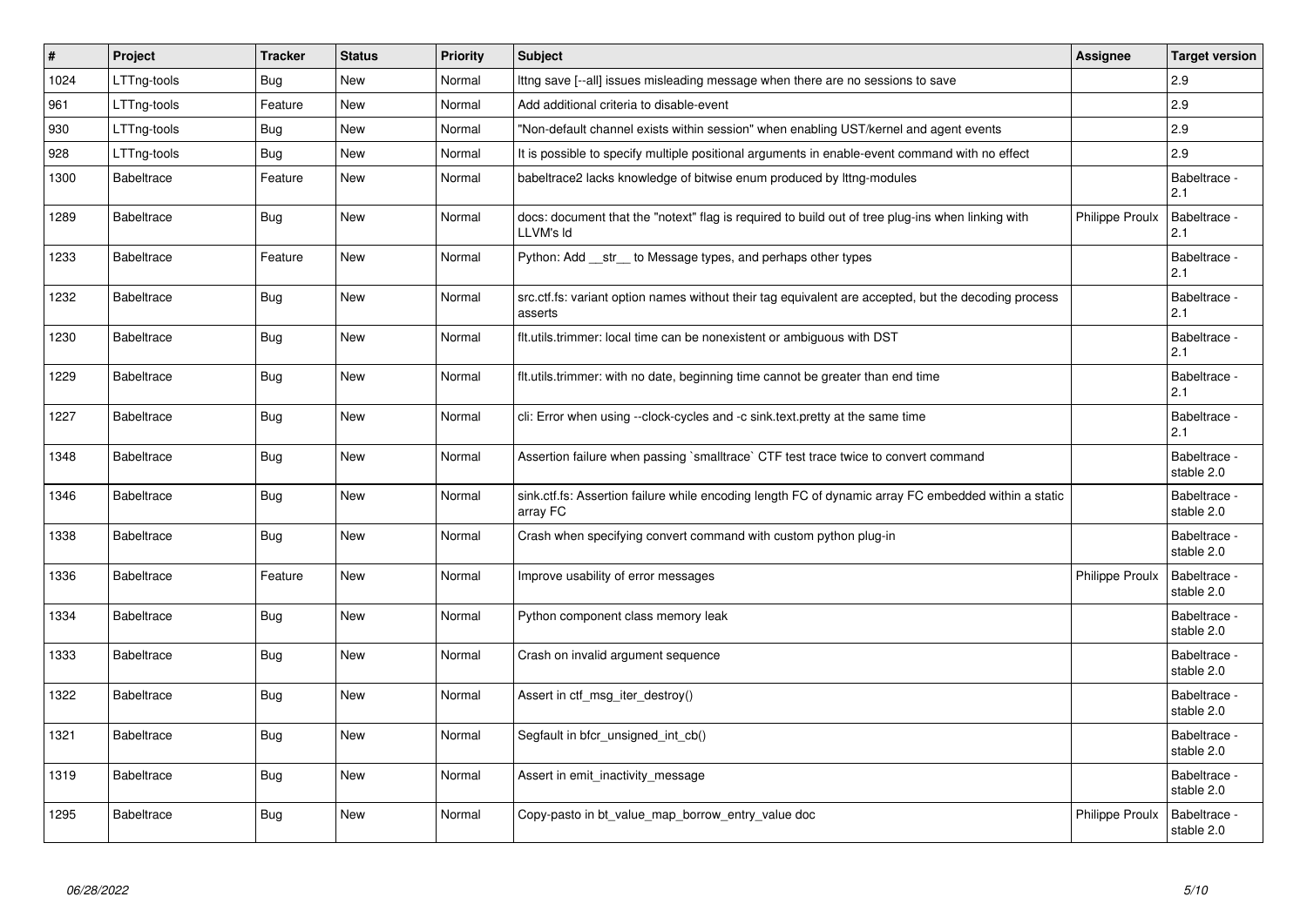| $\vert$ # | Project           | <b>Tracker</b> | <b>Status</b> | <b>Priority</b> | Subject                                                                                        | <b>Assignee</b>        | <b>Target version</b>      |
|-----------|-------------------|----------------|---------------|-----------------|------------------------------------------------------------------------------------------------|------------------------|----------------------------|
| 1293      | Babeltrace        | Bug            | New           | Normal          | Use after free in sink.ctf.fs finalize                                                         |                        | Babeltrace -<br>stable 2.0 |
| 1282      | Babeltrace        | Bug            | New           | Normal          | `src.ctf.fs` accepts the same input twice                                                      |                        | Babeltrace -<br>stable 2.0 |
| 1260      | <b>Babeltrace</b> | Bug            | New           | Normal          | Babeltrace 2 refuses a trace when a previous packet has an end time > begin of the next packet |                        | Babeltrace -<br>stable 2.0 |
| 1259      | Babeltrace        | <b>Bug</b>     | <b>New</b>    | Normal          | improved to description/usecases for streams and packets.                                      |                        | Babeltrace -<br>stable 2.0 |
| 1258      | <b>Babeltrace</b> | Bug            | <b>New</b>    | Normal          | Segmentation fault when running with --debug                                                   |                        | Babeltrace -<br>stable 2.0 |
| 1254      | <b>Babeltrace</b> | Bug            | New           | Normal          | Trace with non-monotonic clocks make babeltrace2 abort                                         |                        | Babeltrace -<br>stable 2.0 |
| 1236      | <b>Babeltrace</b> | Bug            | <b>New</b>    | Normal          | SIGTRAP in glib found during fuzzing                                                           |                        | Babeltrace -<br>stable 2.0 |
| 1228      | <b>Babeltrace</b> | Bug            | New           | Normal          | calling seek to beginning after seek to ns from origin                                         |                        | Babeltrace -<br>stable 2.0 |
| 1226      | Babeltrace        | Feature        | New           | Normal          | Allow making graph execution more "event-based"                                                |                        | Babeltrace -<br>stable 2.0 |
| 1224      | <b>Babeltrace</b> | <b>Bug</b>     | New           | Normal          | Crash while reading a live per-pid trace                                                       |                        | Babeltrace -<br>stable 2.0 |
| 1222      | Babeltrace        | Bug            | New           | Normal          | src.ctf.lttng-live: reading two per-pid traces does not emit messages                          |                        | Babeltrace -<br>stable 2.0 |
| 1221      | <b>Babeltrace</b> | Bug            | <b>New</b>    | Normal          | Babeltrace 2 sometimes fail on live trace with Ittng-clear feature                             |                        | Babeltrace -<br>stable 2.0 |
| 1100      | LTTng-UST         | Feature        | New           | Normal          | Add (possibly symbolic) event whenever blocking occurs due to excessive events                 |                        | Wishlist                   |
| 1067      | LTTng-modules     | Feature        | <b>New</b>    | Normal          | Update writeback instrumentation for newer kernels                                             |                        | Wishlist                   |
| 986       | LTTng-tools       | Feature        | New           | Normal          | Warn when unreasonably short timer values are used                                             | Jérémie<br>Galarneau   | Wishlist                   |
| 984       | LTTng-tools       | Feature        | <b>New</b>    | Normal          | Session path in LTTng profiles should not contain date and time                                |                        | Wishlist                   |
| 960       | LTTng-tools       | Feature        | New           | Normal          | Add a -m /--matching argument to enable-event                                                  |                        | Wishlist                   |
| 950       | LTTng-modules     | Feature        | New           | Normal          | Exclude specific kernel events when enabling all of them                                       | Francis<br>Deslauriers | Wishlist                   |
| 883       | LTTng-tools       | Feature        | New           | Normal          | consumerd: Automatic reconnect to relayd                                                       |                        | Wishlist                   |
| 766       | LTTng-tools       | Feature        | New           | Normal          | Trace file rotation to consider older sessions in same tree                                    |                        | Wishlist                   |
| 531       | LTTng-tools       | <b>Bug</b>     | New           | Normal          | Event name scoping seems ill-defined                                                           |                        | Wishlist                   |
| 440       | LTTng-UST         | Feature        | New           | Normal          | <b>Tracepoint Documentation</b>                                                                |                        | Wishlist                   |
| 395       | LTTng-UST         | Feature        | New           | Normal          | Enable channel after start session                                                             |                        | Wishlist                   |
| 211       | LTTng             | Feature        | New           | Normal          | Environment vars                                                                               |                        | Wishlist                   |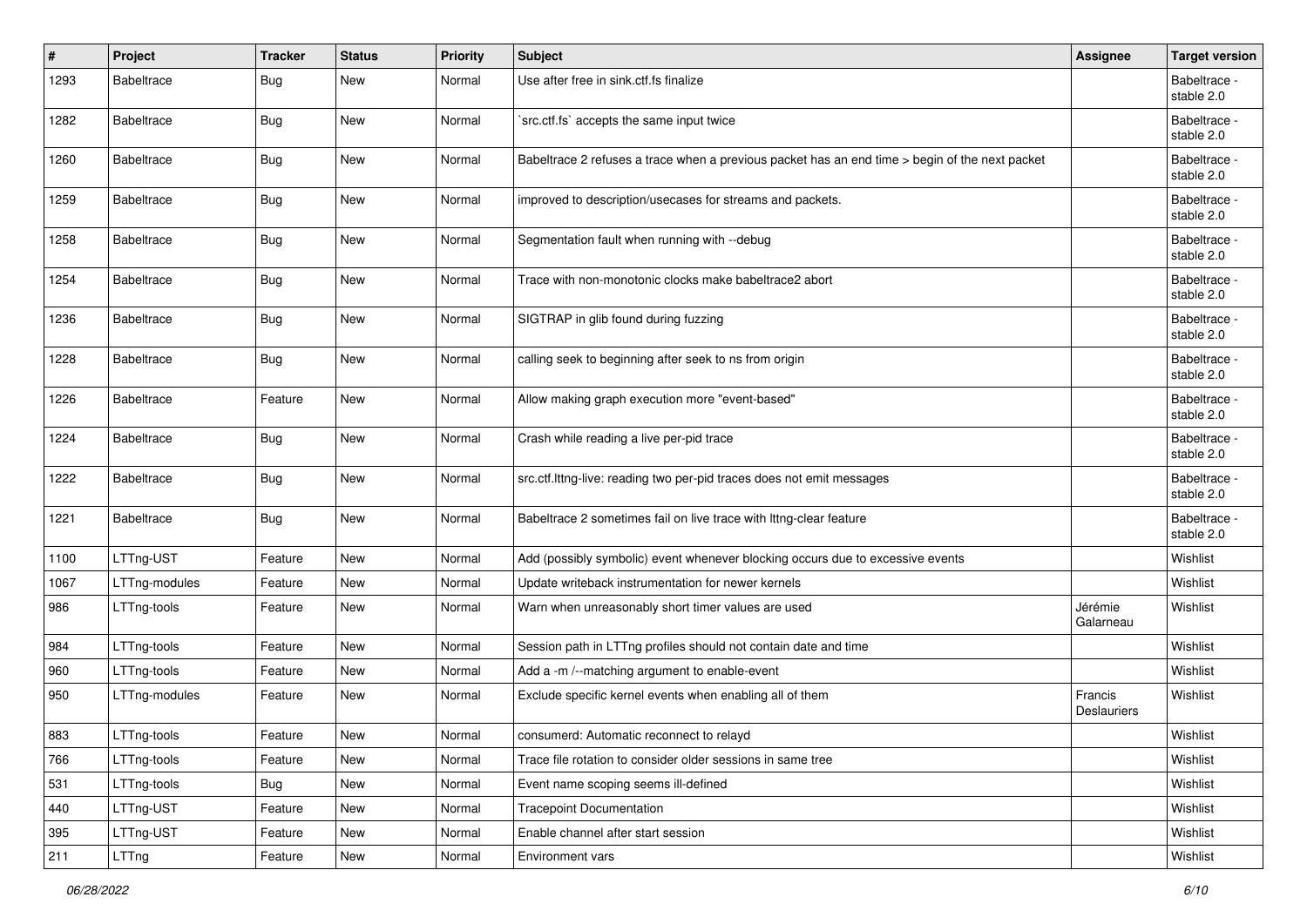| $\vert$ # | Project           | <b>Tracker</b> | <b>Status</b> | <b>Priority</b> | <b>Subject</b>                                                                                                    | <b>Assignee</b>        | <b>Target version</b> |
|-----------|-------------------|----------------|---------------|-----------------|-------------------------------------------------------------------------------------------------------------------|------------------------|-----------------------|
| 941       | Userspace RCU     | Feature        | New           | Normal          | URCU flavor which can be used across processes using shared memory                                                |                        | Wishlist              |
| 1356      | Userspace RCU     | <b>Bug</b>     | New           | Normal          | I have a doubt about the urcu_bp_smp_mb_slave called in _urcu_bp_read_unlock.                                     |                        |                       |
| 1354      | LTTng-tools       | <b>Bug</b>     | New           | Normal          | Cannot Modprobe unload lttng-clock-plugin-test in test case test_clock_override                                   | Jérémie<br>Galarneau   |                       |
| 1345      | LTTng-modules     | Bug            | New           | Normal          | NULL pointer dereference when adding perf:cpu:cache-misses context                                                |                        |                       |
| 1343      | LTTng             | Bug            | New           | Normal          | Notifications tests hangs during OE/yocto.                                                                        |                        |                       |
| 1341      | LTTng-tools       | Feature        | New           | Normal          | Introduce "--shm-path-ust" to clarify use vs documentation                                                        |                        |                       |
| 1340      | LTTng-tools       | Bug            | New           | Normal          | Document behavior of per-uid UST buffers with respect to asynchronously killed traced applications                | <b>Philippe Proulx</b> |                       |
| 1329      | LTTng-tools       | <b>Bug</b>     | New           | Normal          | Assert in lttng-consumerd: consumer.c:lttng_consumer_rotate_channel()                                             |                        |                       |
| 1324      | LTTng-tools       | Bug            | New           | Normal          | Ittng_enable_event() and Ittng_enable_event_with_filter() cannot always enable a "listed" recording<br>event rule | Jérémie<br>Galarneau   |                       |
| 1317      | Userspace RCU     | <b>Bug</b>     | New           | Normal          | urcu: memory leaks                                                                                                |                        |                       |
| 1302      | LTTng-tools       | <b>Bug</b>     | New           | Normal          | Bad handling of invalid saved session files                                                                       |                        |                       |
| 1294      | LTTng-UST         | <b>Bug</b>     | New           | Normal          | add-context fails silently with perf_event_paranoid=4, no trace produced                                          |                        |                       |
| 1271      | LTTng-tools       | <b>Bug</b>     | New           | Normal          | testsuite should use bt2 python imports                                                                           |                        |                       |
| 1269      | LTTng             | Feature        | New           | Normal          | Document clearly the versioning scheme of lttng-projects.                                                         | Jérémie<br>Galarneau   |                       |
| 1268      | LTTng             | Feature        | New           | Normal          | Adopting a Vulnerability Disclosure Policy for our projects                                                       | Jérémie<br>Galarneau   |                       |
| 1261      | LTTng-modules     | <b>Bug</b>     | New           | Normal          | Missing filename field on first openat() syscall                                                                  |                        |                       |
| 1248      | LTTng-tools       | <b>Bug</b>     | New           | Normal          | filter-parser.y creates creates wrong ast for `hello[1][2]`                                                       |                        |                       |
| 1246      | LTTng-tools       | Bug            | New           | Normal          | --filter expression parser accepts foo[bar]                                                                       |                        |                       |
| 1243      | LTTng-tools       | <b>Bug</b>     | New           | Normal          | Ittng 2.11 / 2.12 fails to destroy sessions.                                                                      |                        |                       |
| 1220      | <b>Babeltrace</b> | Bug            | New           | Normal          | filter.utils.trimmer component does not support streams without packets                                           |                        |                       |
| 1209      | LTTng             | <b>Bug</b>     | New           | Normal          | Tracking a PID after start of session result in error on lttng-sessiond                                           |                        |                       |
| 1206      | LTTng-tools       | Bug            | New           | Normal          | live per-pid channel with short lived app becomes unusable                                                        |                        |                       |
| 1203      | LTTng-UST         | <b>Bug</b>     | New           | Normal          | Improve documentation of Ittng-ust with daemons                                                                   | Philippe Proulx        |                       |
| 1192      | LTTng             | <b>Bug</b>     | New           | Normal          | Web documentation improvement: describe use of CREATE_TRACE_POINTS for lttng-ust<br>instrumentation               |                        |                       |
| 1184      | LTTng-tools       | Bug            | New           | Normal          | can't report find any system calls with lttng list --kernel --syscall                                             |                        |                       |
| 1181      | LTTng-tools       | <b>Bug</b>     | New           | Normal          | Deadlock in session daemon and consumer for short lived apps in live per-pid                                      |                        |                       |
| 1175      | LTTng-modules     | Feature        | New           | Normal          | Resolving the name of memory barrier system call                                                                  |                        |                       |
| 1164      | Babeltrace        | Feature        | New           | Normal          | Write a plugin to anonymize traces                                                                                |                        |                       |
| 1163      | LTTng-tools       | Feature        | New           | Normal          | Create an Ittng-collectd skeleton for VM tracking feature                                                         | Michael<br>Jeanson     |                       |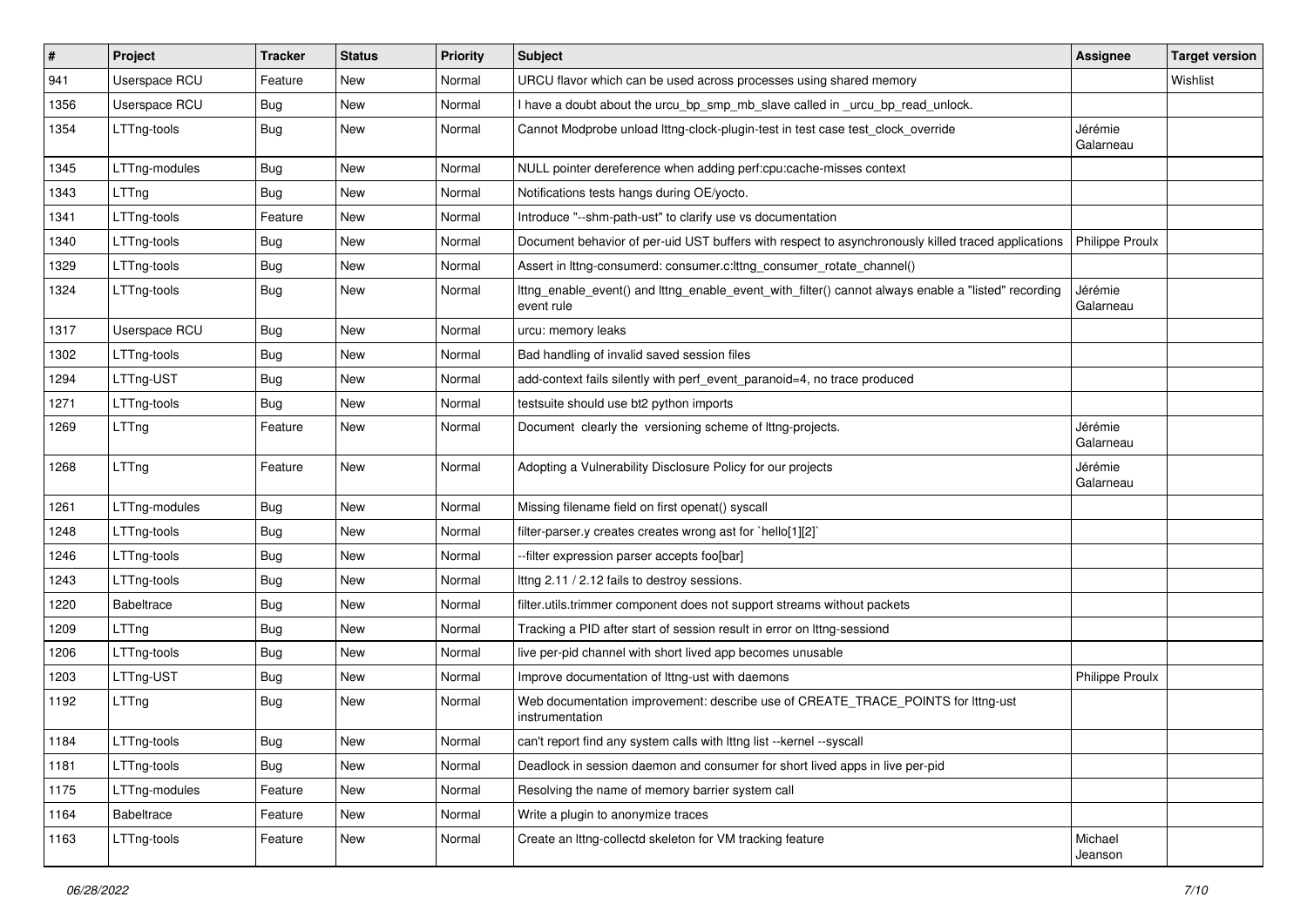| $\vert$ # | Project                                | <b>Tracker</b> | <b>Status</b> | Priority | Subject                                                                                             | <b>Assignee</b>            | <b>Target version</b> |
|-----------|----------------------------------------|----------------|---------------|----------|-----------------------------------------------------------------------------------------------------|----------------------------|-----------------------|
| 1157      | LTTng-modules                          | Bug            | New           | Normal   | Re-enable LTTng lock * tracepoints                                                                  |                            |                       |
| 1147      | LTTng-tools                            | Bug            | New           | Normal   | Compiling LTTng tools against 2.6.37 for ARM throws some errors in select_poll_epoll.c              |                            |                       |
| 1146      | LTTng                                  | Bug            | New           | Normal   | LD_PRELOAD applications using lttng-ust-pthread                                                     |                            |                       |
| 1144      | <b>Babeltrace</b>                      | Bug            | New           | Normal   | Babeltrace 1.5.3 intermittent error on Ittng-live hooking                                           |                            |                       |
| 1138      | <b>Babeltrace</b>                      | <b>Bug</b>     | New           | Normal   | Live session listing return malformed url                                                           |                            |                       |
| 1121      | <b>Babeltrace</b>                      | Bug            | New           | Normal   | Babeltrace 2.0-pre reports negative timestamp with ctf-writer traces                                |                            |                       |
| 1117      | LTTng-tools                            | Bug            | New           | Normal   | Ittng-relayd should use specific major.minor versions for relay-consumer and relay-viewer protocols |                            |                       |
| 1116      | LTTng-tools                            | <b>Bug</b>     | New           | Normal   | MI XSD minor version should have been bumped once or twice (?) between tools 2.8 and 2.10           |                            |                       |
| 1115      | LTTng-tools                            | Bug            | New           | Normal   | LTTng sessiond should accept different agent minor version number                                   |                            |                       |
| 1096      | <b>Babeltrace</b>                      | Bug            | New           | Normal   | Babeltrace takes 100% CPU and 100% mem reading a malformed trace                                    |                            |                       |
| 1083      | LTTng-tools                            | Feature        | New           | Normal   | Ittng-load and save are somewhat schizophrenic                                                      |                            |                       |
| 1073      | LTTng                                  | Bug            | New           | Normal   | Filtering test cases failing                                                                        |                            |                       |
| 1061      | LTTng-modules                          | Feature        | New           | Normal   | New btrfs events should be added to lttng-modules instrumentation                                   |                            |                       |
| 1057      | LTTng-tools                            | Feature        | New           | Normal   | List only contexts that apply to a domain                                                           |                            |                       |
| 1045      | <b>Babeltrace</b>                      | Feature        | New           | Normal   | Wire up debug info on lttng_ust_cyg_profile event fields                                            |                            |                       |
| 1039      | LTTng-modules                          | Feature        | New           | Normal   | Generate an event when Perf takes a sample                                                          |                            |                       |
| 1038      | LTTng                                  | Bug            | New           | Normal   | Enabling all events for the JUL domain, while having disabled events                                |                            |                       |
| 981       | LTTng                                  | Feature        | New           | Normal   | Handle the flush of the last subbuffer                                                              |                            |                       |
| 971       | <b>Trace Compass UX</b><br>Experiments | Feature        | New           | Normal   | Trace digging tool                                                                                  |                            |                       |
| 969       | LTTng                                  | Bug            | <b>New</b>    | Normal   | It is not possible to only enable/disable events with "*' in their names                            |                            |                       |
| 967       | LTTng                                  | Bug            | New           | Normal   | It is possible to enable two events having two different types but sharing the same name            |                            |                       |
| 946       | LTTng                                  | Bug            | New           | Normal   | LTTng trace splice size could be opitimized                                                         |                            |                       |
| 940       | Userspace RCU                          | Feature        | New           | Normal   | Wire up sys membarrier on each architecture                                                         | Mathieu<br>Desnoyers       |                       |
| 937       | LTTng                                  | Bug            | New           | Normal   | Babeltrace failure in live mode                                                                     |                            |                       |
| 888       | Common Trace Format                    | <b>Bug</b>     | New           | Normal   | BE vs LE bitfield packing is not easy to understand + undefined behaviour for mixed BE/LE           |                            |                       |
| 782       | LTTng-modules                          | Feature        | New           | Normal   | Syscalls extractor improvements                                                                     | Jonathan<br>Rajotte Julien |                       |
| 743       | LTTng-modules                          | Feature        | New           | Normal   | Enable channel *after* tracing has started                                                          |                            |                       |
| 710       | LTTng-UST                              | Feature        | New           | Normal   | List event fields in the same order as the TP definition                                            |                            |                       |
| 602       | LTTng-UST                              | Feature        | New           | Normal   | Add session to metadata environment                                                                 |                            |                       |
| 601       | LTTng-modules                          | Feature        | New           | Normal   | Add session to metadata environment                                                                 |                            |                       |
| 584       | LTTng-modules                          | Feature        | New           | Normal   | Confusing error message when trying to enable a non existant tracepoint                             |                            |                       |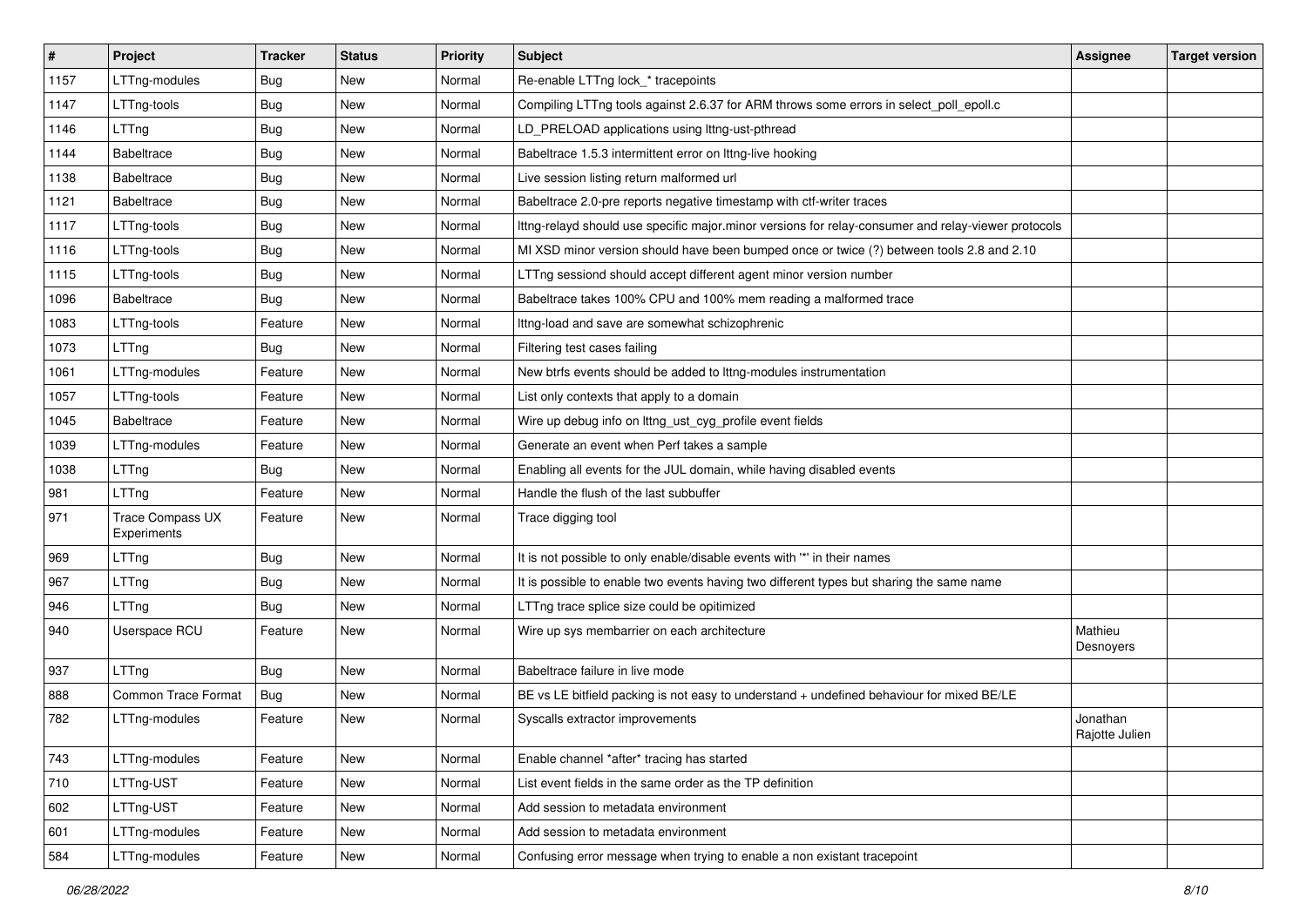| $\vert$ # | Project             | <b>Tracker</b> | <b>Status</b> | Priority | Subject                                                                      | Assignee                   | <b>Target version</b> |
|-----------|---------------------|----------------|---------------|----------|------------------------------------------------------------------------------|----------------------------|-----------------------|
| 527       | LTTng-UST           | Feature        | New           | Normal   | Add git version information to project version                               |                            |                       |
| 520       | LTTng-UST           | Feature        | <b>New</b>    | Normal   | Allow override of /var/run directory                                         |                            |                       |
| 483       | LTTng-UST           | Feature        | New           | Normal   | Use "man 3 backtrace" to dump the stack state at record start (attach) time. |                            |                       |
| 447       | LTTng-UST           | Feature        | New           | Normal   | Support dlopen/dlclose of probe providers                                    |                            |                       |
| 446       | LTTng-UST           | Feature        | New           | Normal   | Improve process startup time with many events                                |                            |                       |
| 439       | LTTng-modules       | Feature        | New           | Normal   | LTTng kernel tracepoint documentation                                        |                            |                       |
| 396       | LTTng-modules       | Feature        | New           | Normal   | Enable channel after start session                                           |                            |                       |
| 347       | LTTng-modules       | Feature        | New           | Normal   | dump process hostname                                                        |                            |                       |
| 265       | Common Trace Format | <b>Bug</b>     | New           | Normal   | Specify where exactly the event ID must be in the header                     |                            |                       |
| 262       | Common Trace Format | Bug            | New           | Normal   | Be clearer about fields of headers and contexts                              |                            |                       |
| 254       | Common Trace Format | Bug            | New           | Normal   | No specified charset for metadata packets payload                            |                            |                       |
| 216       | Website             | Feature        | New           | Normal   | Use menu separators instead of placeholder pages                             |                            |                       |
| 215       | Website             | Bug            | New           | Normal   | Create a FAQ section                                                         |                            |                       |
| 214       | Website             | Bug            | New           | Normal   | Add weekly reminder of assigned open bugs                                    |                            |                       |
| 138       | Website             | Feature        | New           | Normal   | Workflow graph for bug statuses                                              | Raphaël<br>Beamonte        |                       |
| 97        | Website             | Bug            | New           | Normal   | Theme tweak: the $<$ pre $>$ tags should be more visible                     |                            |                       |
| 73        | Website             | Feature        | New           | Normal   | DOCUMENTATION!                                                               |                            |                       |
| 68        | Website             | Bug            | New           | Normal   | Top-level primary links should be in bold                                    | Yannick<br>Brosseau        |                       |
| 67        | Website             | Bug            | New           | Normal   | Syndicate the project news on the lttng.org main page                        | Yannick<br><b>Brosseau</b> |                       |
| 30        | Website             | Feature        | New           | Normal   | Contributor documentation                                                    |                            |                       |
| 1347      | LTTng               | Feature        | New           | Low      | Codename for 2.14                                                            |                            | 2.14                  |
| 1066      | LTTng-tools         | Feature        | New           | Low      | Add option for lttng-destroy to delete the trace folder                      |                            | Wishlist              |
| 962       | LTTng-modules       | Feature        | New           | Low      | add x86 exceptions.h and irq_vectors.h instrumentation (and mpx.h)           | Mathieu<br>Desnoyers       | Wishlist              |
| 821       | LTTng-tools         | Feature        | New           | Low      | trace session name in the metadata                                           |                            | Wishlist              |
| 65        | LTTng-UST           | Feature        | New           | Low      | Helper script to generate the tracepoint shared library                      |                            | Wishlist              |
| 51        | LTTng-UST           | Feature        | New           | Low      | Ittng-gen-tp: add python module output                                       |                            | Wishlist              |
| 1349      | LTTng-tools         | Feature        | New           | Low      | Add '--all' to lttng start                                                   |                            |                       |
| 1342      | LTTng-tools         | <b>Bug</b>     | New           | Low      | Rotation thread's handling of session consumed size notifications is racy    | Jérémie<br>Galarneau       |                       |
| 1288      | LTTng               | Feature        | New           | Low      | Combine all per-cpu shm areas for a channel into a single file               |                            |                       |
| 1287      | LTTng-tools         | Feature        | New           | Low      | Use abstract sockets for lttng-consumerd UST shared memory files             |                            |                       |